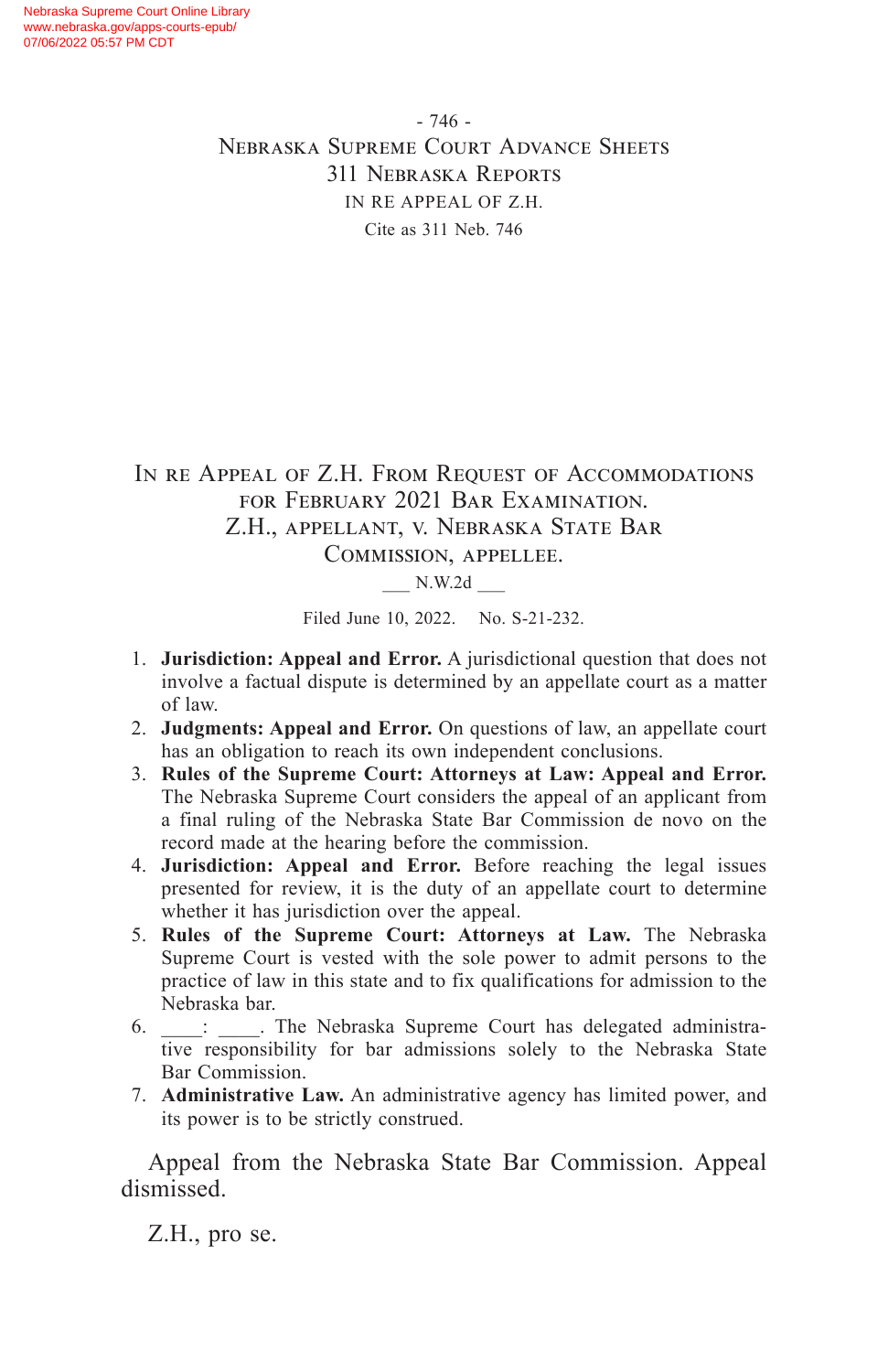### - 747 - Nebraska Supreme Court Advance Sheets 311 Nebraska Reports IN RE APPEAL OF Z.H. Cite as 311 Neb. 746

Douglas J. Peterson, Attorney General, and James A. Campbell, Solicitor General, for appellee.

Heavican, C.J., Miller-Lerman, Cassel, Stacy, Funke, PAPIK, and FREUDENBERG, JJ.

PER CURIAM.

### INTRODUCTION

Z.H. seeks reimbursement from the Nebraska State Bar Commission (Bar Commission) for costs and damages associated with her application for admission to the Nebraska State Bar Association. For the reasons stated herein, we conclude that we lack jurisdiction to hear the appeal and the appeal is dismissed.

#### **BACKGROUND**

Z.H. completed law school in 2000. In July 2019 and February 2020, Z.H. took the Nebraska bar examination, but did not obtain passing scores. In February 2021, Z.H. took and passed the Nebraska bar examination.

Because of a diagnosis of rheumatoid arthritis that limits her mobility, Z.H. applied for and received accommodations of 33 percent more time to complete the bar examination and a separate room in which to take each of her examinations. For the February 2020 examination, Z.H. also received an accommodation to use an adjustable chair to help her manage the stress and pain of sitting and typing for long periods. For the July 2020 examination, Z.H. requested an accommodation to allow her to use speech recognition software to overcome her deteriorating mobility. According to Z.H., that request was denied as untimely filed. As a result of COVID-19 protocols put in place for the July 2020 examination, Z.H. was unable to take that examination or the special September 2020 examination. Z.H. deferred to the February 2021 examination, which was scheduled to be held remotely.

On January 7, 2021, the Bar Commission granted Z.H. the following testing accommodations: extra testing time of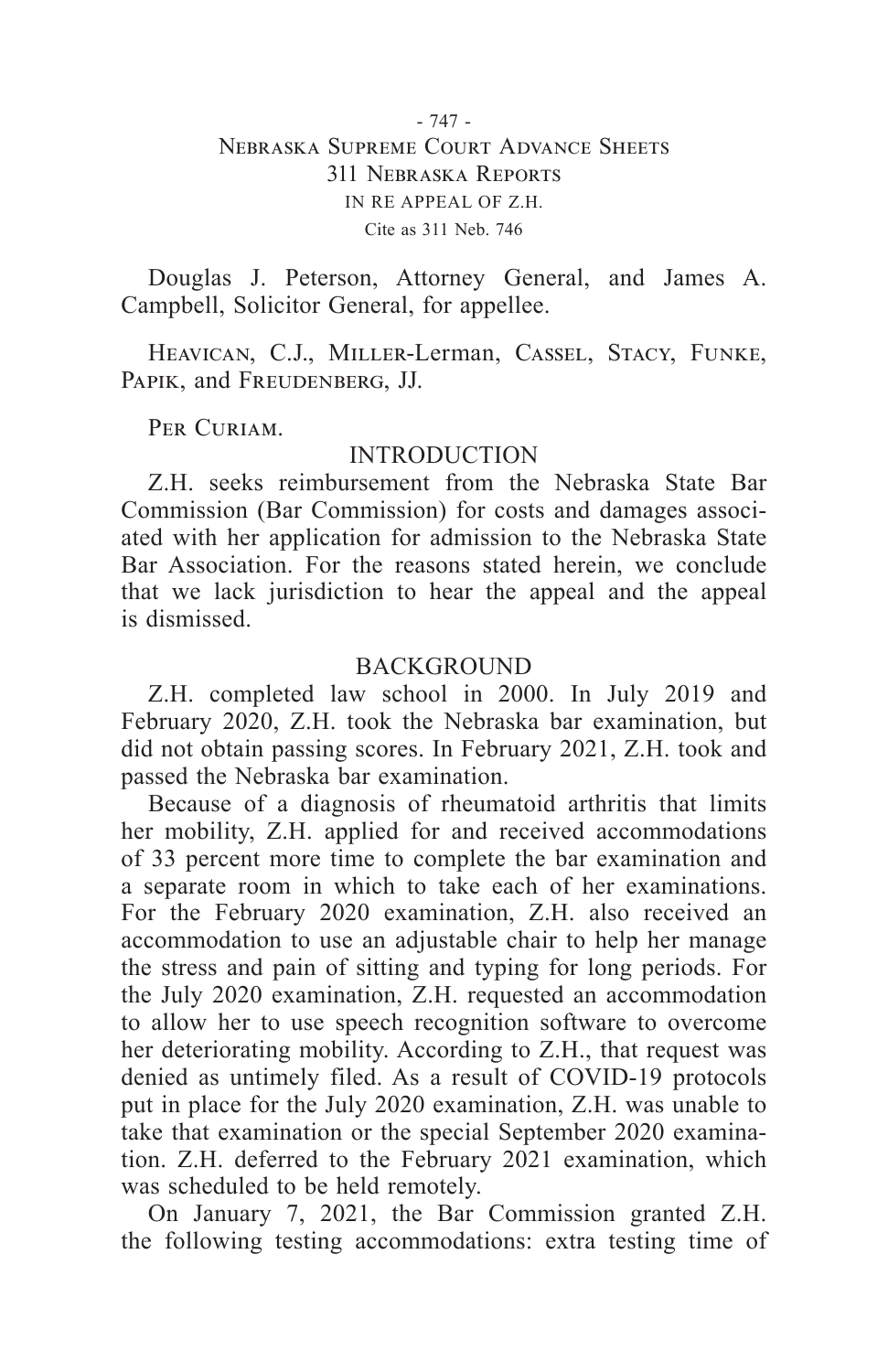### - 748 - Nebraska Supreme Court Advance Sheets 311 Nebraska Reports IN RE APPEAL OF Z.H. Cite as 311 Neb. 746

33 percent, as well as a private single examinee room and a chair with adjustable height. The Bar Commission denied Z.H.'s request for the use of the speech recognition software after concluding the software would impact the security of the examination. The commission agreed to provide Z.H. with a scribe who would type Z.H.'s answers from Z.H.'s dictation. The accommodation required Z.H. to conduct the examination in the Bar Commission's office in Lincoln, Nebraska. On February 4, Z.H. requested a review hearing before the Bar Commission, presumably under Neb. Ct. R. § 3-123 (rev. 2020), which allows an applicant to request a hearing regarding an adverse decision of the Bar Commission.

A hearing on Z.H.'s appeal was held on February 12, 2021, at which time Z.H. represented herself. On February 13, the Bar Commission entered an order which provided Z.H. a choice of two options to assist her in taking the examination. "Option I" allowed Z.H. the following:

An additional 33% extra time to complete each of the 3 exam parts. [Z.H.] will be provided an adjustable chair. The exam will be administered in the [Bar] Commission's office located at 3806 Normal Blvd in Lincoln, Nebraska. This will be a private examinee room. A scribe, of the [Bar] Commission's choosing, will transcribe as [Z.H.] dictates for the MPT and MEE. The transcription will be projected to a big screen where [Z.H.] may edit as the content is typed. The second day of the exam will be the MBE which may be taken at a location [Z.H.] designates which may include the [Bar] Commission Office. The MBE exam will be administered -on [Z.H.'s] computer equipment as a secure . . . exam.

[Z.H.] shall provide the [Bar] Commission with a negative COVID-19 test - obtained as close as possible to the exam - and she shall isolate herself as much as possible up to arriving at the [Bar] Commission office to minimize the likelihood of contracting or spreading COVID-19. A mask shall be worn by [Z.H.] throughout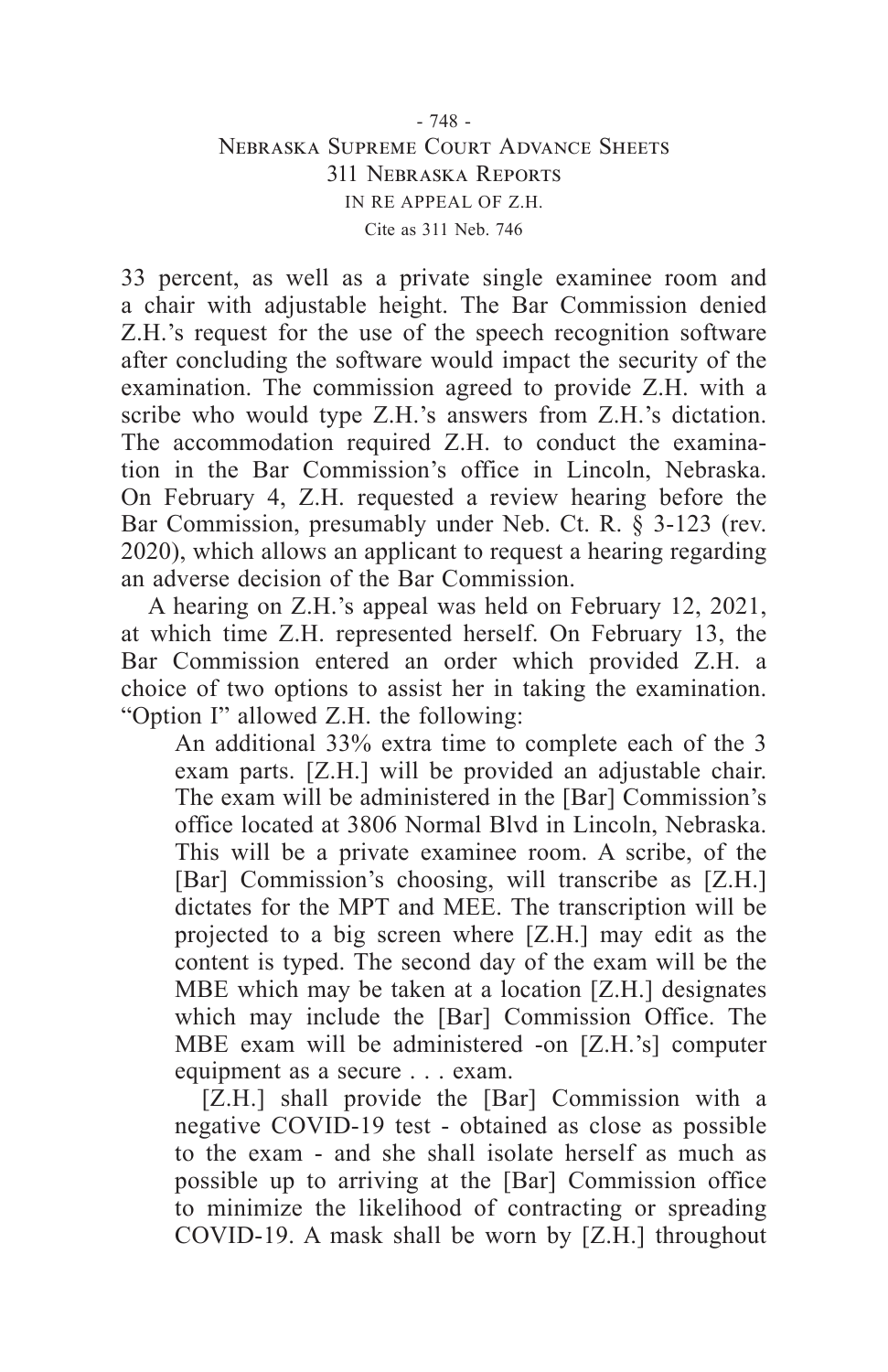# - 749 - Nebraska Supreme Court Advance Sheets 311 Nebraska Reports IN RE APPEAL OF Z.H. Cite as 311 Neb. 746

the time in the [Bar] Commission office when others are present. Failure to wear a mask will subject [Z.H.] to the cancellation of the exam.

"Option II" allowed Z.H. the following:

An additional 33% extra time to complete each of the 3 exam parts and an adjustable chair. The exam will be administered in the [Bar] Commission's office located at 3806 Normal Blvd in Lincoln, Nebraska. In the presence of a proctor and/or audio and video equipment that records what is said and what is typed. This will be a private examinee room. [Speech recognition] software may be used to do the transcription for the exam by dictating into a Word document and then transferring the content into the [secure exam software] question fields. The word document may not be saved. [Z.H.] must supply her own computer which has been wiped of all programs and documents with the exception of the [speech recognition software, word processing software, and secure exam software] programs. [Z.H.] must execute an affidavit prepared by the [Bar] Commission attesting to the deletion of all programs with the exception of [speech recognition software, word processing software, and secure exam software], and that the computer has been purged of all bar preparation outlines, practice essays and other related documents. [Z.H.'s] computer will be inspected upon arrival on exam day. [Z.H.] will not be allowed to take the exam if the computer is not cleared of all documents and programs other than the 3 designated programs. If [Z.H.] encounters any problems removing any applications or documents, she must inform the [Bar] Commission staff in advance of the Bar Exam. [Z.H.] will not access the internet at any time during the exam.

The second day of the exam will be the MBE which may be taken at a location [Z.H.] designates -and may include the [Bar] Commission office. The MBE exam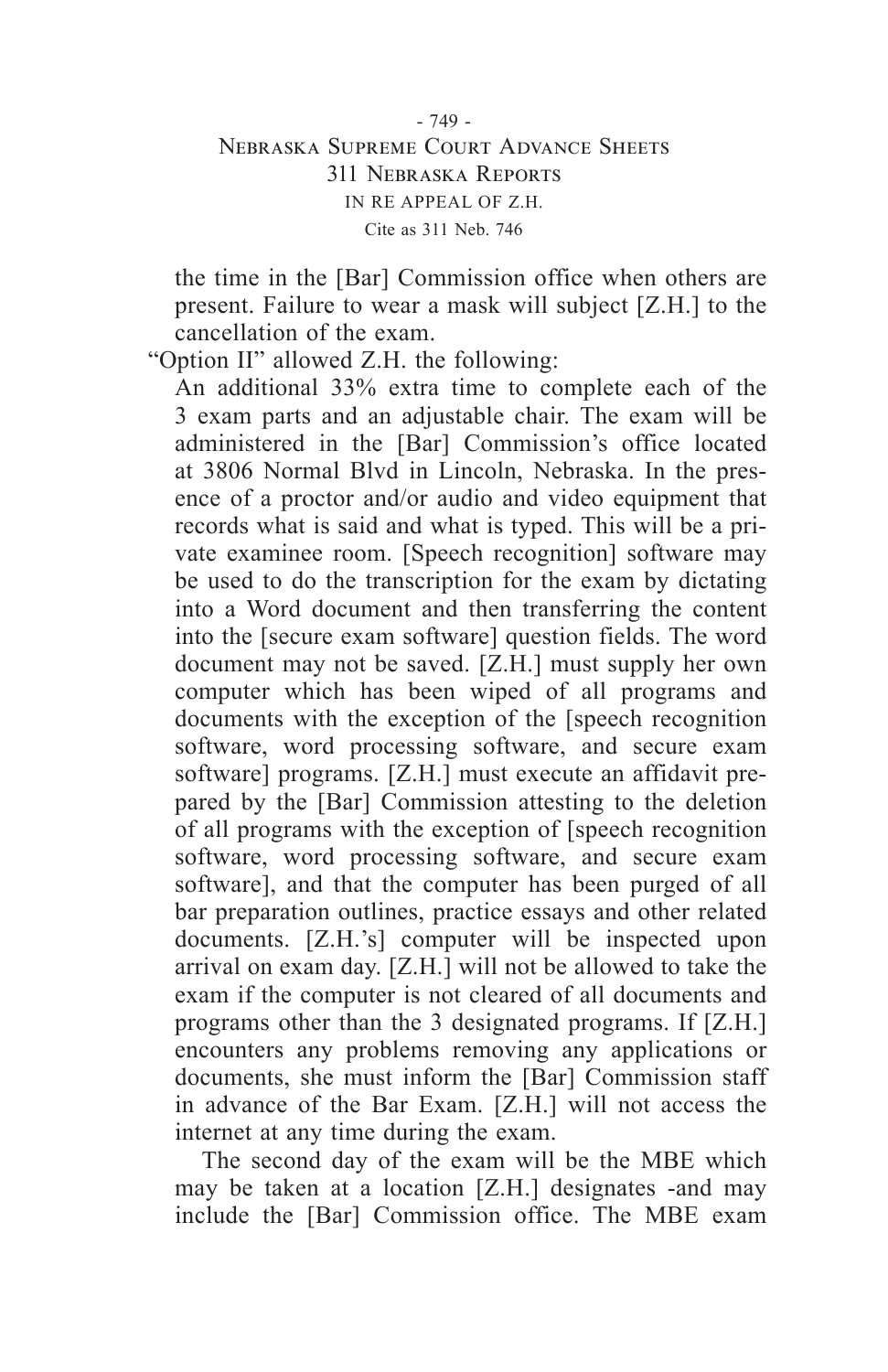# $-750 -$ Nebraska Supreme Court Advance Sheets 311 Nebraska Reports IN RE APPEAL OF Z.H. Cite as 311 Neb. 746

will be administered through [Z.H.'s] computer equipment as a secure . . . exam.

[Z.H.] shall provide the [Bar] Commission with a negative COVID-19 test obtained as close to the exam as possible and she shall isolate herself as much as possible up to arriving at the [Bar] Commission office to minimize the likelihood of contracting and spreading COVID-19. A mask must be worn by [Z.H.] whenever there is someone else in the room with her. Failure to wear a mask will subject the exam to cancellation.

Z.H. chose Option II and sat for the February 2021 examination. According to Z.H., prior to the examination, her computer operated normally with the software necessary to comply with the Bar Commission's order. However, during the examination, Z.H.'s laptop encountered difficulties. Ultimately, Z.H., with the assistance of a proctor, was able to complete the examination in  $11\frac{1}{2}$  hours. Z.H. averred that due to the computer difficulties, she experienced extreme mental stress, anxiety, and physical pain.

On March 15, 2021, Z.H. filed a notice of appeal with the Clerk of the Nebraska Supreme Court under Neb. Ct. R. § 3-126(A) and (B) (rev. 2020). In her notice of appeal, Z.H. requested that she have an opportunity to prove damages; that if she failed the examination, the Bar Commission be enjoined from denying the use of speech recognition software for the next examination; and that she be allowed to use speech recognition software without the interruption of other software used by the Bar Commission to monitor her test taking.

On March 17, 2021, Z.H. filed a document labeled "Amendment pursuant to Neb. Ct. R. § 6-1115(a)." Attached to the filing were three affidavits in which Z.H. reiterated the information contained within her initial notice of appeal. On that same date, Z.H. submitted a brief in support of her appeal. In that brief, Z.H. sought an unspecified award of damages and costs for the February 2021 bar examination, assumingly to be paid by the Bar Commission.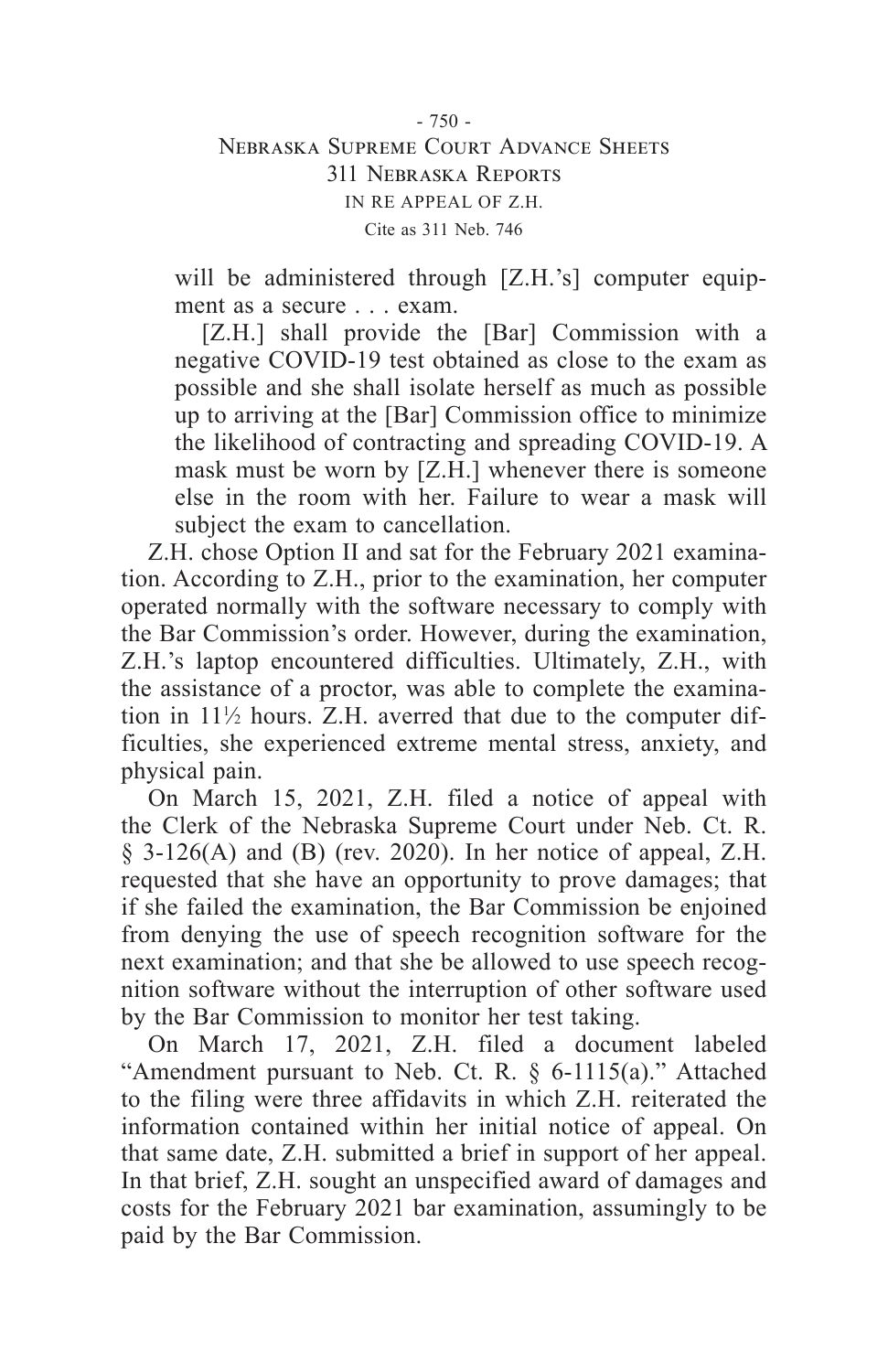# - 751 - Nebraska Supreme Court Advance Sheets 311 Nebraska Reports IN RE APPEAL OF Z.H. Cite as 311 Neb. 746

On March 31, 2021, a notice was sent to Z.H. by the Bar Commission, informing her that she had successfully passed the February 2021 bar examination.

On April 1, 2021, Z.H. filed a second amended brief requesting damages. That same day, Z.H. filed an affidavit in support of her request for damages. The affidavit set forth expenses for attorney fees and mailing costs totaling \$4,825.84; travel costs, lodging costs, and software costs totaling \$468.76; and unspecified general damages for violations of 29 U.S.C. § 794(a) and (b) (2018) and 42 U.S.C. §§ 12133 and 12188 (2018). Z.H.'s attorney fees were based upon her expending 63<sup>1</sup>/<sub>2</sub> hours researching and drafting appeal documents at the rate of \$75 per hour.

On May 3, 2021, Z.H. filed a third amended brief. In the third amended brief, Z.H. requested damages to include \$5,906.25 in attorney fees and mailing costs and \$450,000 in damages for violations of the Americans with Disabilities Act of 1990 (ADA), 42 U.S.C. § 12101 et seq. (2018).

After reviewing the briefs filed by Z.H., this court ordered supplemental briefing on the issue of whether this court has jurisdiction to rule upon Z.H.'s request for damages. Both Z.H. and the Bar Commission complied with our order for supplemental briefing.

# ASSIGNMENTS OF ERROR

On appeal, Z.H. assigns that the Bar Commission erred in (1) discriminating against her by reason of her disability, in violation of the ADA and its regulations; (2) failing to provide Z.H. with "'meaningful access'" to the February 2021 bar examination, which "'best ensures'" measurement of Z.H.'s knowledge of the law rather than her inability to type with speed and accuracy under timed testing conditions, in conflict with the ADA and its regulations; (3) requiring Z.H. to test in person by reason of her disability, in conflict with the Supreme Court's remote-only testing order and in conflict with the ADA and its regulations; and (4) disregarding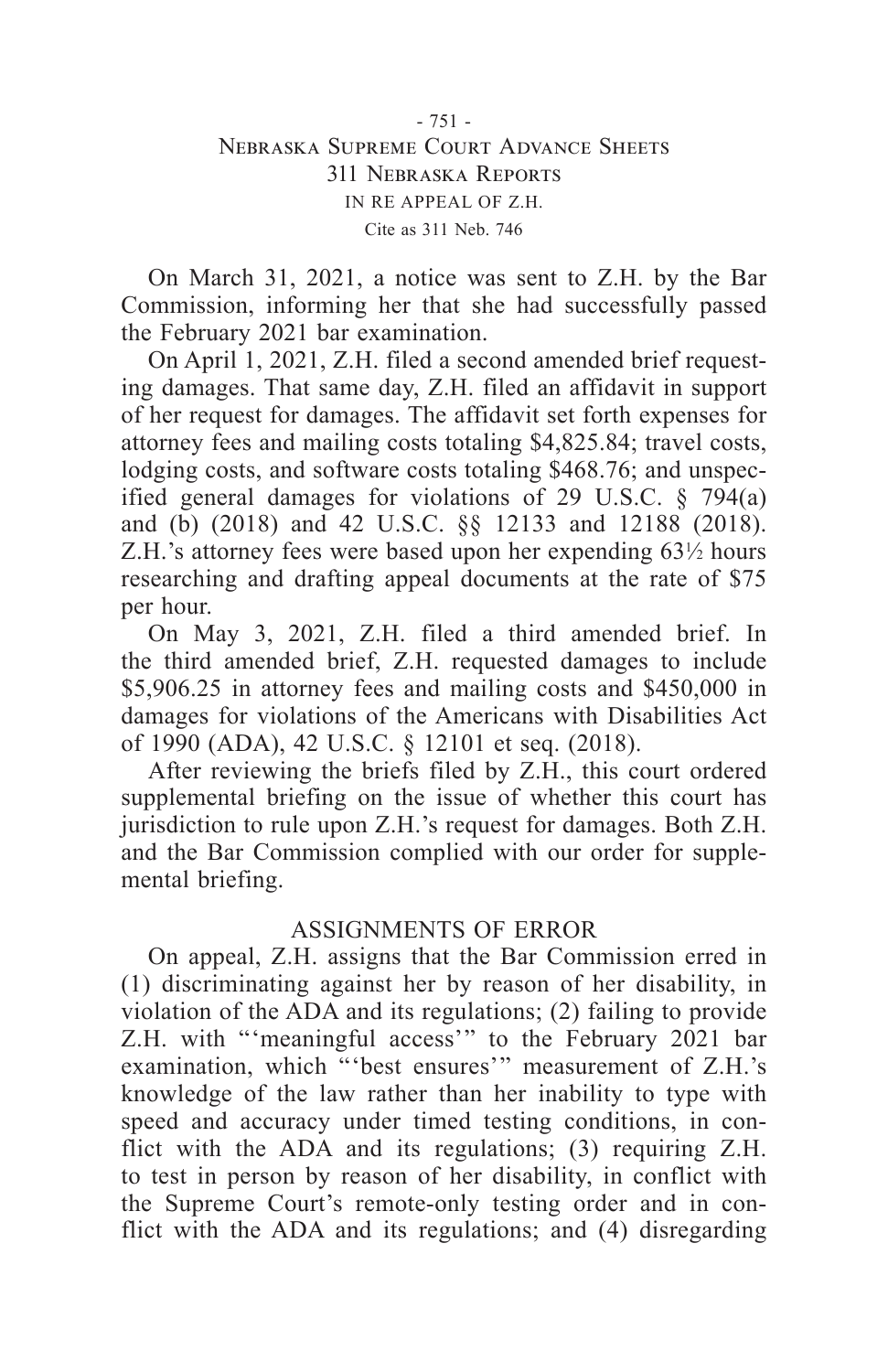## - 752 - Nebraska Supreme Court Advance Sheets 311 Nebraska Reports IN RE APPEAL OF Z.H. Cite as 311 Neb. 746

verification of Z.H.'s worsening disability provided by Z.H.'s qualified medical practitioners of almost 8 years and, instead, requiring "'further documentation'" in the form of additional physical evaluation reports and laboratory testing reports in conflict with the ADA regulations.

# STANDARD OF REVIEW

[1,2] A jurisdictional question that does not involve a factual dispute is determined by an appellate court as a matter of law.<sup>1</sup> On questions of law, an appellate court has an obligation to reach its own independent conclusions. 2

[3] The Nebraska Supreme Court considers the appeal of an applicant from a final ruling of the Bar Commission de novo on the record made at the hearing before the commission. 3

### ANALYSIS

Z.H. claims that she was discriminated against, in that she was required to take the bar examination in Lincoln while other applicants took the examination remotely. Z.H. also claims that she was subject to additional scrutiny and unfair treatment while seeking accommodations and while taking the bar examination. As a result, Z.H. claims this treatment violated her rights pursuant to the ADA; the Rehabilitation Act of 1973, 29 U.S.C. § 701 et seq. (2018 and Supp. II 2020); and the Due Process and Equal Protection Clauses of the U.S. Constitution. Z.H. claims she is entitled to reimbursement for hotel costs and other expenses incurred while taking the bar examination in Lincoln and for attorney fees. Z.H. seeks punitive damages and a declaration that her rights were violated.

Under Neb. Ct. R.  $\S$  3-115(A) (rev. 2020), it is the policy of the Bar Commission to administer the bar examination

<sup>1</sup> *In re Estate of Severson*, 310 Neb. 982, 970 N.W.2d 94 (2022).

<sup>2</sup> *Nebraska Dept. of Health & Human Servs. v. Struss*, 261 Neb. 435, 623 N.W.2d 308 (2001).

<sup>3</sup> *In re Application of Collins*, 288 Neb. 519, 849 N.W.2d 131 (2014).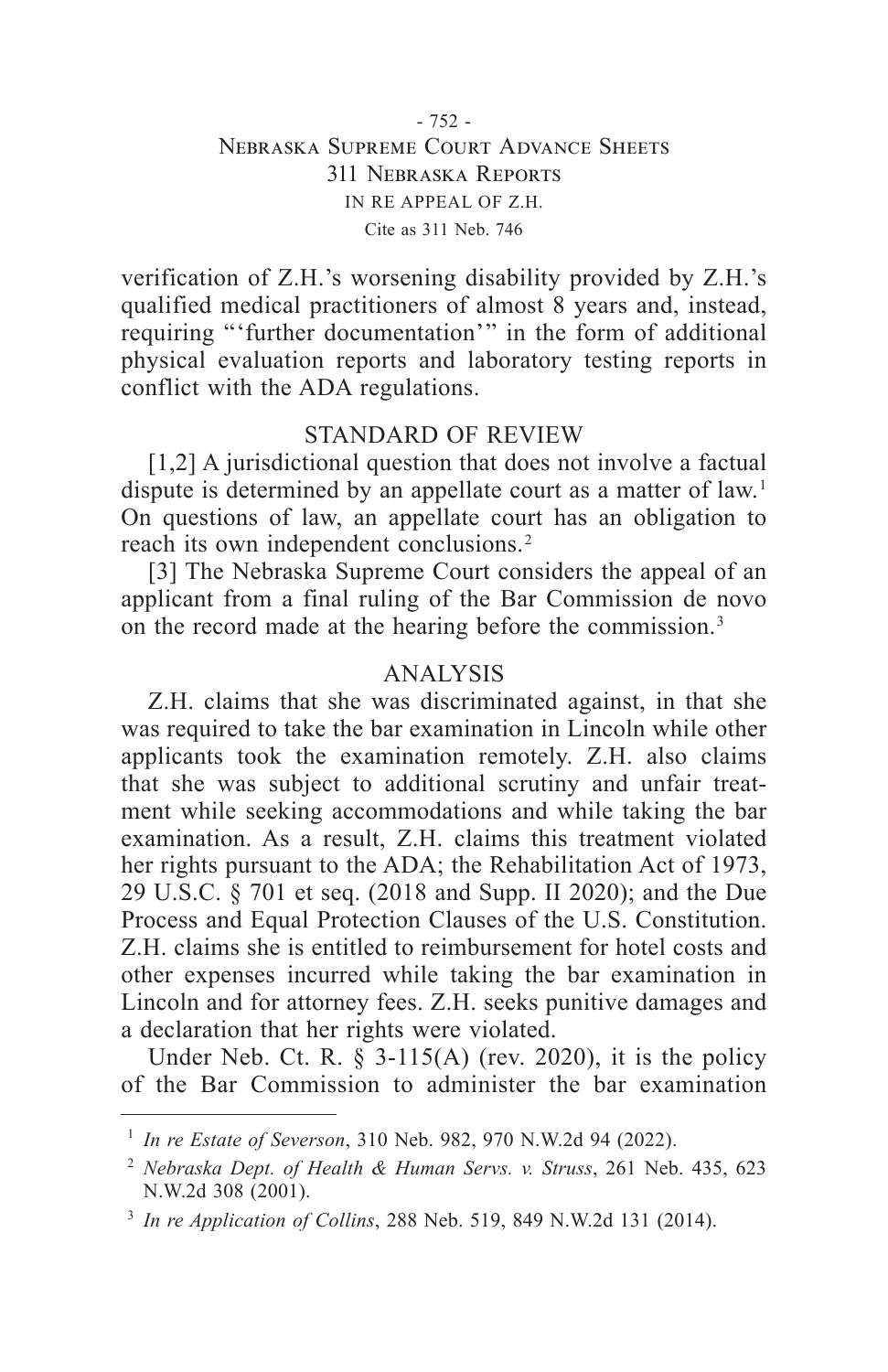### - 753 - Nebraska Supreme Court Advance Sheets 311 Nebraska Reports IN RE APPEAL OF Z.H. Cite as 311 Neb. 746

in a manner that does not discriminate on the basis of disability. Under  $\S$  3-115(K), the Bar Commission will grant a request and provide special testing accommodations to an applicant if it finds all of the following: "(1) the applicant has a disability and is otherwise eligible to take the bar examination; (2) the special testing accommodations are necessary to ameliorate the impact of the applicant's disability; and (3) the special testing accommodations are reasonable accommodations."

Section 3-115(B)(3) defines a "reasonable accommodation" as follows:

[A]n adjustment or modification of the standard testing conditions that ameliorates the impact of the applicant's disability without doing any of the following:

(a) Fundamentally altering the nature of the examination or the [Bar] Commission's ability to determine through the bar examination whether the applicant possesses the essential skills, level of achievement, and aptitudes that are among the essential eligibility requirements set forth in § 3-112, that the Nebraska Supreme Court and the [Bar] Commission have determined are required for admission to the practice of law in Nebraska;

(b) Imposing an undue burden on the [Bar] Commission;

(c) Compromising the security of the examination; or

(d) Compromising the integrity, the reliability, or the validity of the examination.

Section 3-115(L) states: "The [Bar] Commission will have sole discretion to determine what special testing accommodations are reasonable accommodations. The [Bar] Commission may provide accommodations different than those requested by the applicant if the [Bar] Commission determines that the accommodations provided will effectively ameliorate the impact of the applicant's disability."

Under  $\S$  3-126(A), an applicant is entitled to appeal to the Supreme Court from an adverse decision of the Bar Commission in accordance with  $\S$  3-123. Under  $\S$  3-126(C),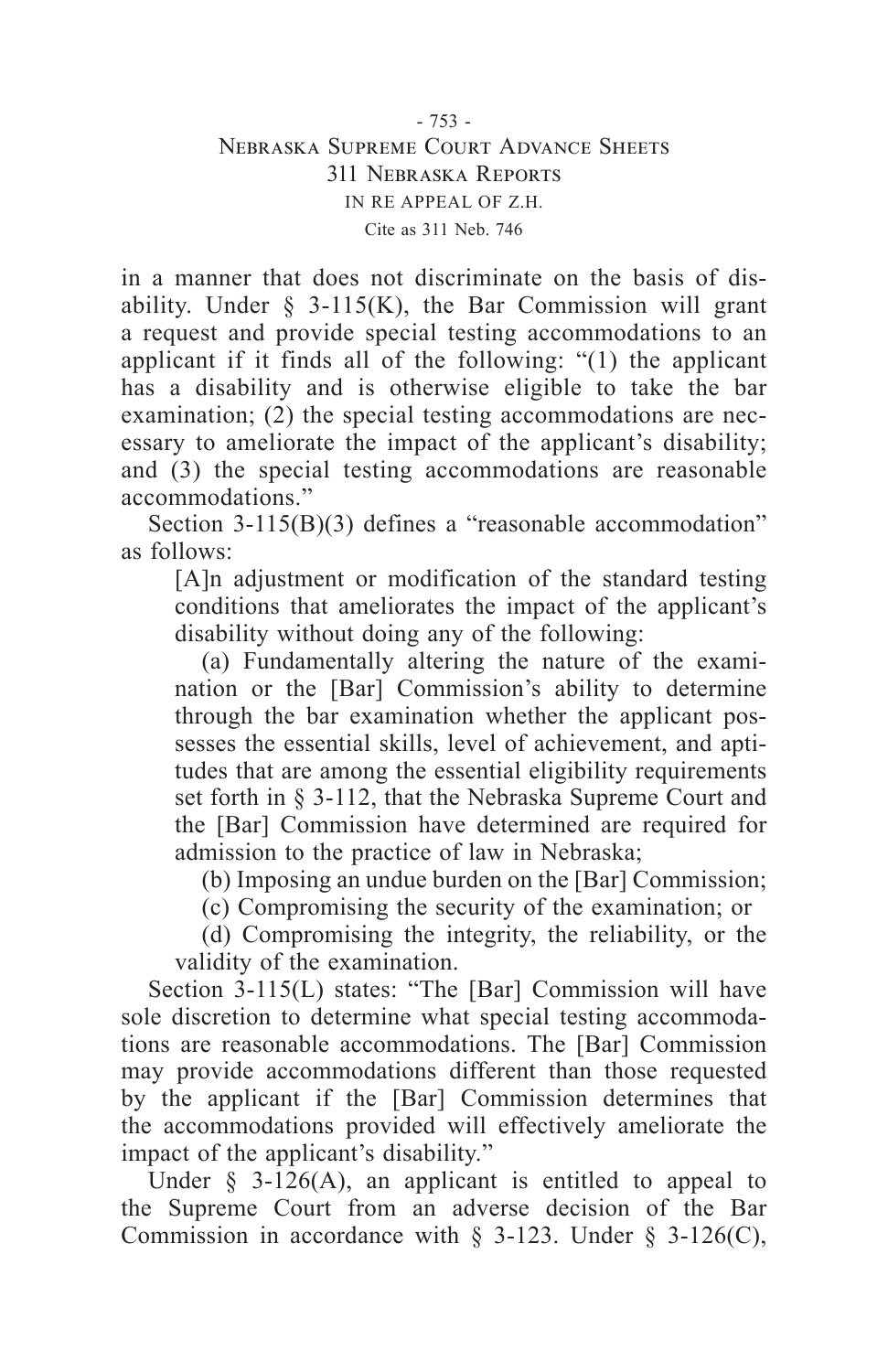the Supreme Court may appoint a master to hear arguments of the applicant and the Bar Commission, make findings, and report them to the court with a recommended disposition. Section 3-126(D) states that if no hearing before a master is held, the court shall consider the matter de novo on the record made at the hearing before the Bar Commission.

We have defined an "adverse decision" as "a denial by the Bar Commission of a request for special testing accommodation."<sup>4</sup> In a previous case, we assumed, without deciding, that a request for accommodations can be effectively denied if an applicant's request is substantially granted by the Bar Commission but the Bar Commission places additional conditions on the accommodations that the applicant claims are unacceptable. 5

[4] Before reaching the legal issues presented for review, it is the duty of an appellate court to determine whether it has jurisdiction over the appeal. 6 Only one other case has come before us on the issue of the denial of accommodations and the award of damages in conjunction with the bar examination. 7

In *In re Appeal of Stoller*,<sup>8</sup> Asher L. Stoller, an applicant for admission to the Nebraska State Bar Association, appealed the denial of reimbursement from the Bar Commission for costs and damages he allegedly incurred as a result of his application for admission. Stoller had sought double time to complete his examination due to his dyslexia. In considering his request for accommodation, the Bar Commission required Stoller to undergo an evaluation by an expert selected by the Bar Commission. The examination was to be completed at Stoller's expense. Stoller then sought reimbursement for the

<sup>4</sup> Neb. Ct. R. § 3-101(B)(2) (rev. 2020).

<sup>5</sup> *In re Appeal of Stoller*, 261 Neb. 150, 622 N.W.2d 878 (2001).

<sup>6</sup> *In re Estate of Larson*, 308 Neb. 240, 953 N.W.2d 535 (2021).

<sup>7</sup> See *In re Appeal of Stoller, supra* note 5.

<sup>8</sup> *Id.*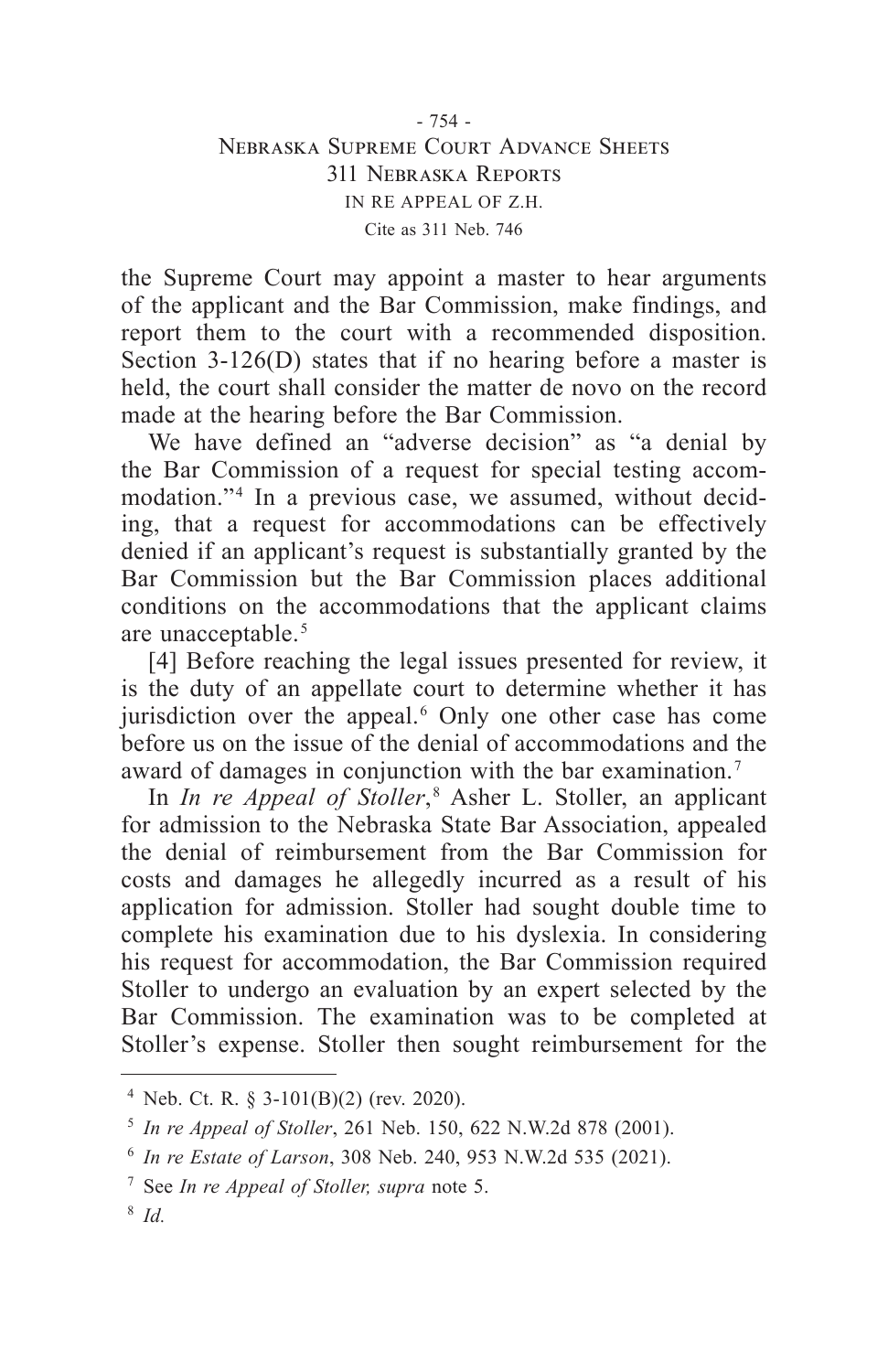cost of the examination and attorney fees. Stoller's requests were denied, and Stoller appealed.

On appeal, we appointed a special master to preside over a hearing into Stoller's claims. Though we ultimately dismissed the appeal as untimely filed, we held that "an applicant to the bar who is denied an accommodation for a disability, or who claims that an accommodation offered by the Bar Commission is unsatisfactory, may appeal that determination . . . despite not failing or being denied permission to take the bar examination."<sup>9</sup>

In the instant matter, Z.H.'s claims are similar to those raised by Stoller. However, in *In re Appeal of Stoller*, we did not reach the issue of whether we could award damages in an appeal from the Bar Commission.

The Bar Commission contends that since Z.H.'s request for accommodations was granted, it was not an adverse decision from which she could appeal. The Bar Commission also contends that there is nothing in this court's rules authorizing appeals from denials of requests for special testing accommodations which permits an applicant to recover damages or to raise a statutory or constitutional claim for damages. The Bar Commission further contends that there is nothing in this court's rules governing requests for special testing accommodations which permits the Bar Commission to award damages to the applicant.

For purposes of this appeal, we again assume without deciding that a request for accommodations can be effectively denied within the meaning of  $\S$  3-126(A) if an applicant's request is substantially granted by the Bar Commission but the Bar Commission places additional conditions on the accommodations that the applicant claims are unacceptable.

[5,6] In turning to the issue of damages, we note that the Nebraska Supreme Court is vested with the sole power to

<sup>9</sup> *Id.* at 156, 622 N.W.2d at 884.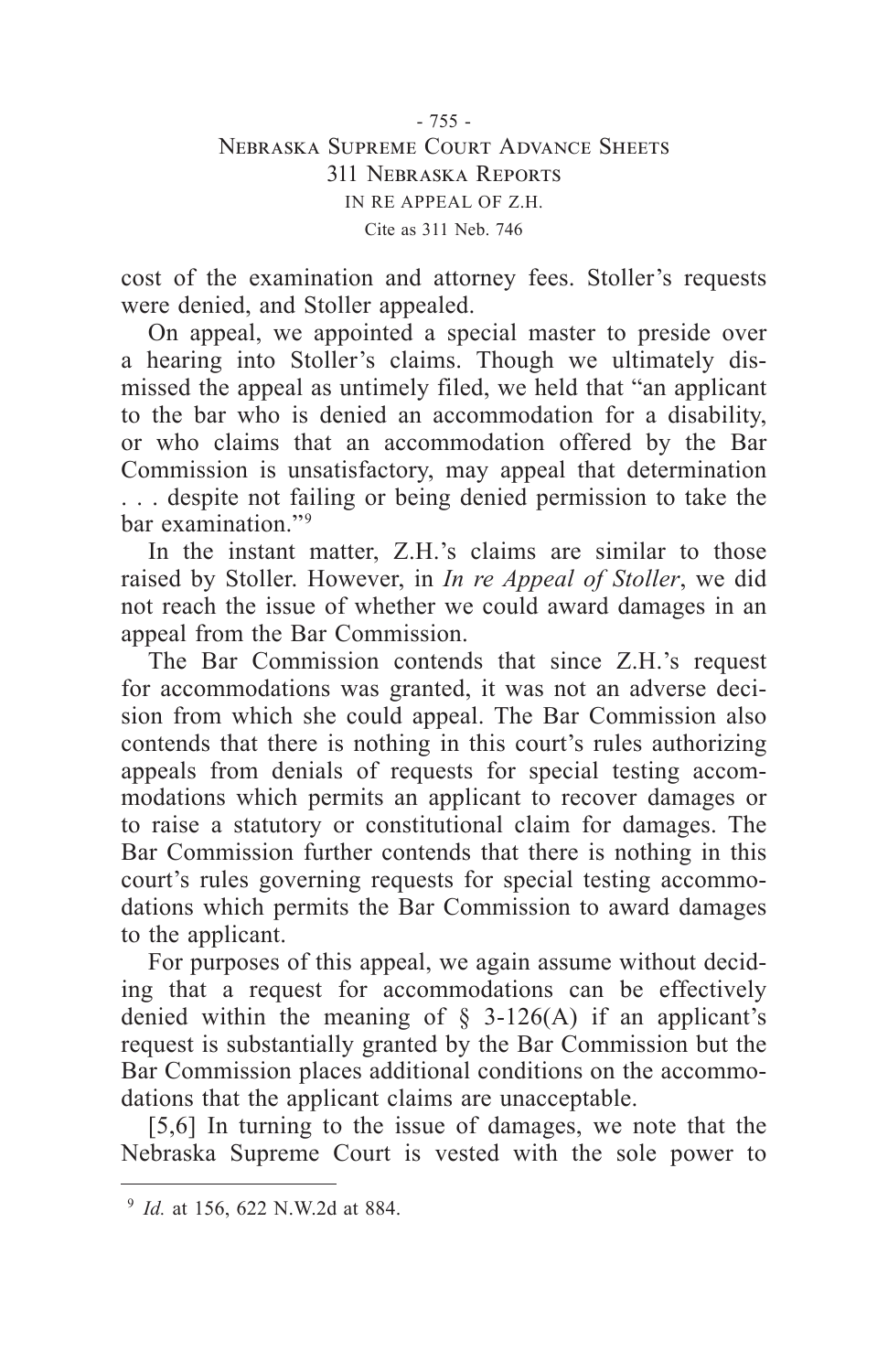admit persons to the practice of law in this state and to fix qualifications for admission to the Nebraska bar. 10 In turn, we have delegated administrative responsibility for bar admissions solely to the Bar Commission.<sup>11</sup> We have also established specific rules and processes which set forth how the Bar Commission is to carry out its duties and responsibilities. 12

[7] Our rules do not establish a process for an applicant to seek costs which the applicant may have incurred in taking the bar examination. Further, our rules do not authorize the Bar Commission to award costs incurred by applicants when taking the bar examination. We have held that "[a]n administrative agency . . . has limited power, and its power is to be strictly construed." 13 As such, the Bar Commission is without authority to award damages or costs to Z.H. and failure to do so cannot be error.

Z.H. counters that we have jurisdiction to award her damages and the other relief she seeks under our original jurisdiction as set forth in article V, § 2, of the Nebraska Constitution. However, this case is not an original action, but, rather, an appeal challenging the Bar Commission's order granting Z.H.'s request for special testing accommodations. The prior proceedings before the Bar Commission are set out in the transcript, including the order on appeal setting forth the accommodations. The case is docketed in this court as an appeal. There is no application for a writ to issue from the Supreme Court, which would be the practice if this were an original case, and nowhere except in the argument is there any pretense of invoking the original jurisdictional powers

<sup>10</sup> *In re Application of McDonnell*, 299 Neb. 289, 908 N.W.2d 32 (2018). See Neb. Const. art. II, § 1, and art. V, §§ 1 and 25.

<sup>&</sup>lt;sup>11</sup> See Neb. Ct. R. § 3-102 (rev. 2020).

<sup>12</sup> Neb. Ct. R. § 3-101 et seq (rev. 2020).

<sup>13</sup> *Governor's Policy Research Office v. KN Energy*, 264 Neb. 924, 932, 652 N.W.2d 865, 872 (2002).